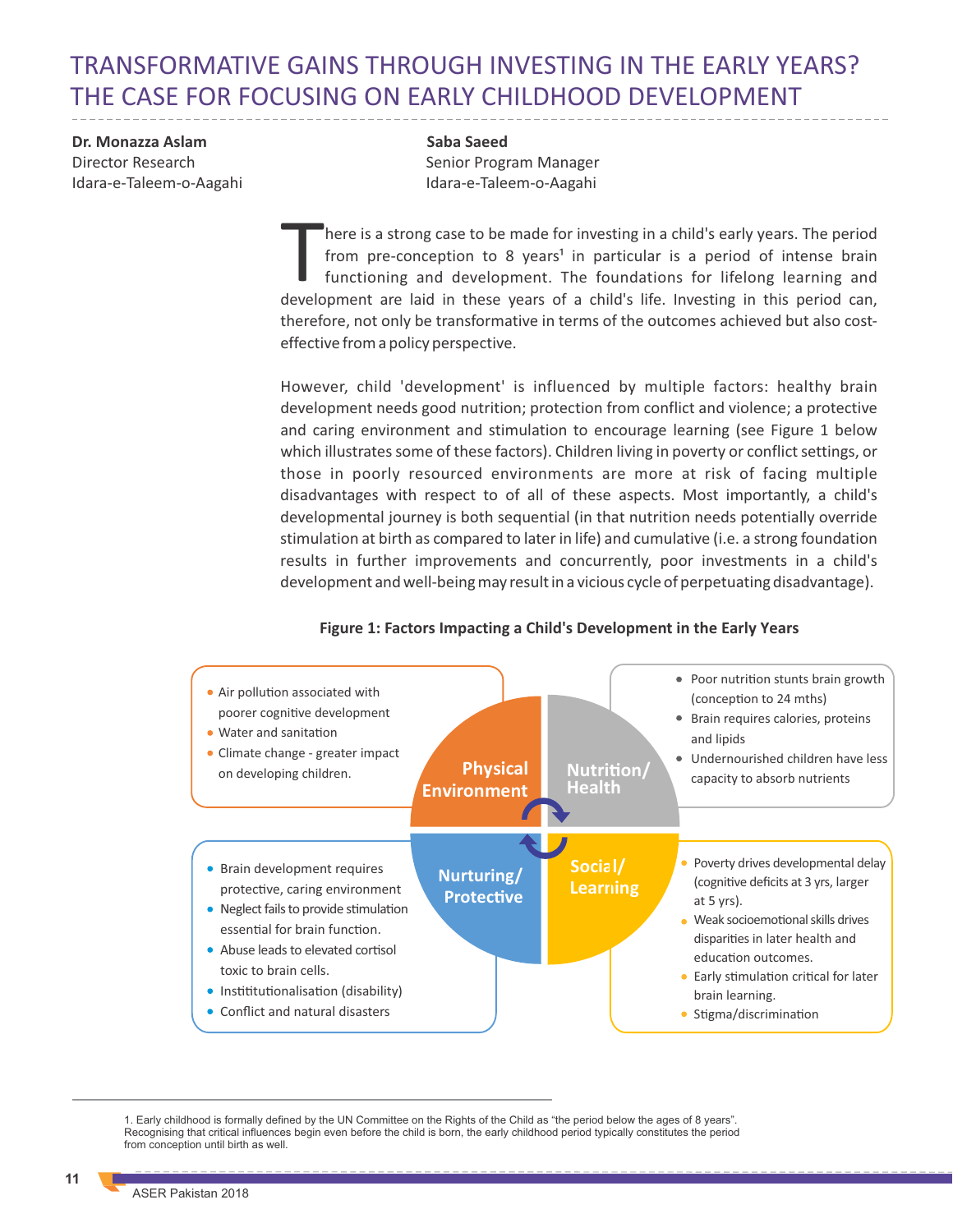## **Providing early learning opportunities and preparing children for school is a worthwhile strategy…**

Learning and stimulation form a core element of a child's development experience. The benefits of providing learning in the early years take shape not just in the development of cognitive skills but also in the improvement in mental health and psychosocial skills (Woodhead et al. 2014). International evidence points to some of these benefits: children who attended pre-school prior to enrolment in grade 1 in a selectin of Low and Middle Income Countries were found to have higher pass rates into second grade, have higher attendance and better learning outcomes in primary school, have lower dropout rates and higher retention rates and are less likely to need special or remedial education (Engle et al. 2011)².



Investing in early learning can also prove beneficial for the entire education system. Like many developing countries, Pakistan has made huge strides in increasing provision and access across the education system and this is reflected in higher enrolment figures as compared to a few decades ago. However, whilst enrolments have increased, many of these children are entering into poorly resourced and ill-functioning systems resulting in high drop-outs, grade repetition and absenteeism particularly at the primary level. Providing children with the relevant cognitive support in the early years and primary years can, therefore, be seen as cost-effective strategy to reduce drop-outs, repetition, and other inefficiencies that place huge burdens on government systems and also influence the life and economic outcomes of millions who 'stumble at the first step' (Crouch and Merseth 2017).

There are a variety of means through which early learning opportunities can be provided to children in these critical years. These can take the form of pre-schools (e.g. kindergartens or pre-primary classes in schools/centres), conditional cash transfer programmes or accelerated school-readiness programmes. Their provision can be community-based, centre-based or home-based. They could be provided solely by the government or by a mix of non-state and private providers (such as faith-based organisations or NGOs) or through public-private partnerships between the government

2. Engle, Patrice L, Lia CH Fernald, Harold Alderman, Jere Behrman, Chloe O'Gara, Aisha Yousafzai, Meena Cabral de Mello, Melissa Hidrobo, Nurper Ulkuer, and Ilgi Ertem. 2011. "Strategies for Reducing Inequalities and Improving Developmental Outcomes for Young Children in Low-Income and Middle-Income Countries." The Lancet 378(9799): 1339-53, OECD 2011 Does participation in pre primary education translate into better learning outcomes at school? Paris: PISA In Focus.

3. Zaman, S.S, Khanom,F., Rahman, N.F., Parvin, W., Begum, T., Khatun, R., Tofail, F. (2015), Effects of a Center Based Comprehensive Child Development Program (CCDP) on Early Child Development at Community Level in Rural Bangladesh, Research Report.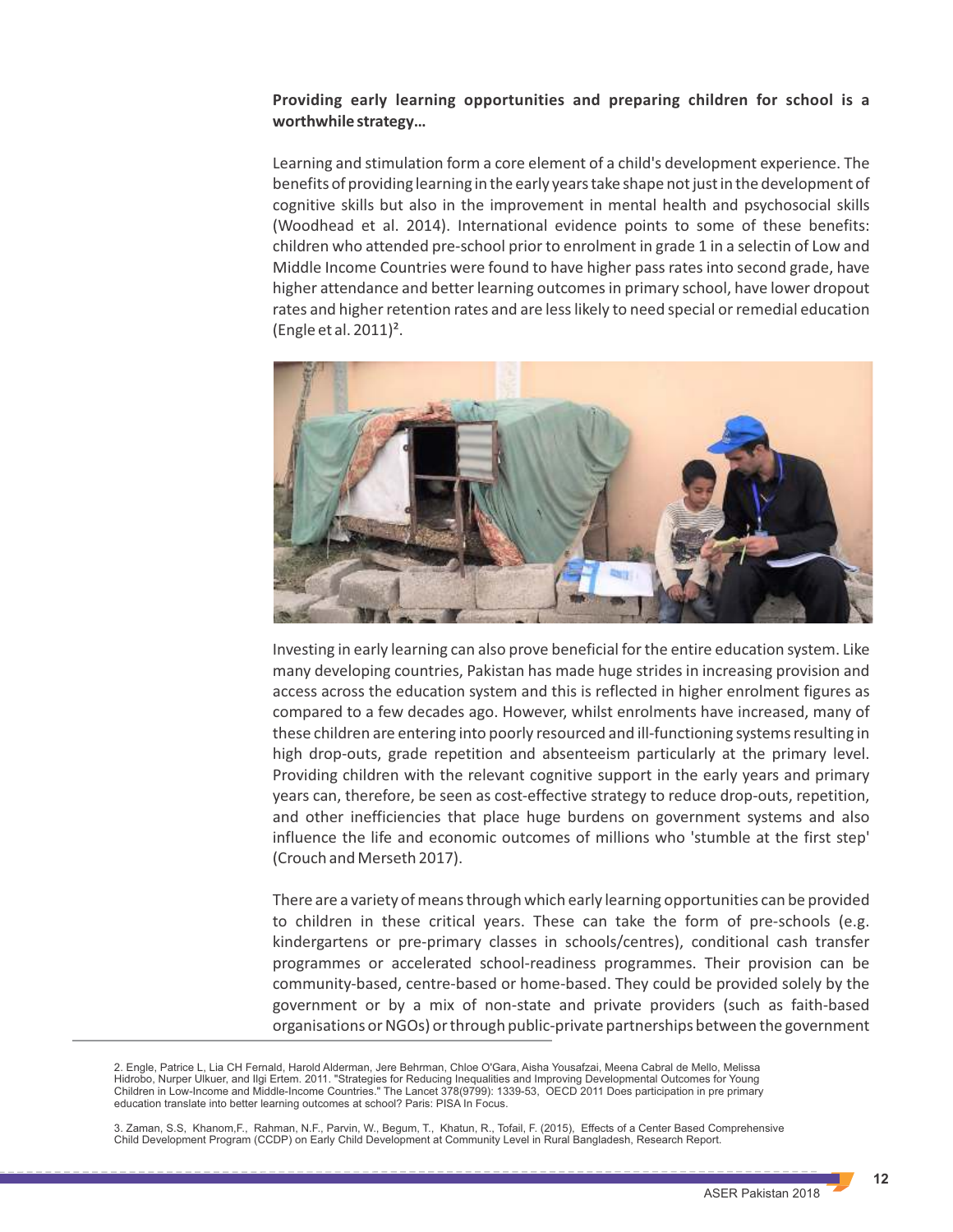and non-state providers. However, as with all levels of education, the quality of provision remains of critical importance (with some evidence suggesting that quality centre-based programmes are most beneficial to disadvantaged children)<sup>3</sup>. This point is especially pertinent in contexts where education provision through the non-state sector is booming – Pakistan being a case in point with 36% of children aged 5-16 years enrolled in some form of non-state provision according to ASER 2018 data. In this context, the nonstate sector can be an important player in expanding early learning but with a firm policy focus on maintaining the quality of this provision.

## **Winds of change: the policy environment in Pakistan is giving increasing importance to early childhood learning…**

Clearly, ECE in Pakistan has increasingly been made one of the priority areas in national and provincial sector laws, policies, plans and now increasingly in financing. The National Education Policy (2009) provisioned for a formal early childhood education across all



primary schools and shifted the age band of primary education from 5 to 6 years, institutionalizing one year of pre-primary schooling. $4$  This was reinforced by the Education Sector Reforms Action Plan (ESR 2001 – 2005) which guaranteed resource allocations for all provinces to successfully implement ECE via a strategic framework and plan of action. Soon after the 18th Amendment to the Constitution in 2011 when education planning, policy and curriculum decision were completely devolved to the provinces, ECE began to be hugely emphasized as one of the priority areas of each provincial Education Sector Plans (2013/2014-2018) highlighting the development of an ECE policy and minimum standards as the first objective.

Sindh was the first province to develop a holistic ECCE policy in 2015 which was formally notified in 2017. The Sindh ECCE Policy is focused towards establishing developmentally appropriate pre-primary ECCE that will support learning preparedness for primary

4. http://unesdoc.unesco.org/images/0014/001472/147222e.pdf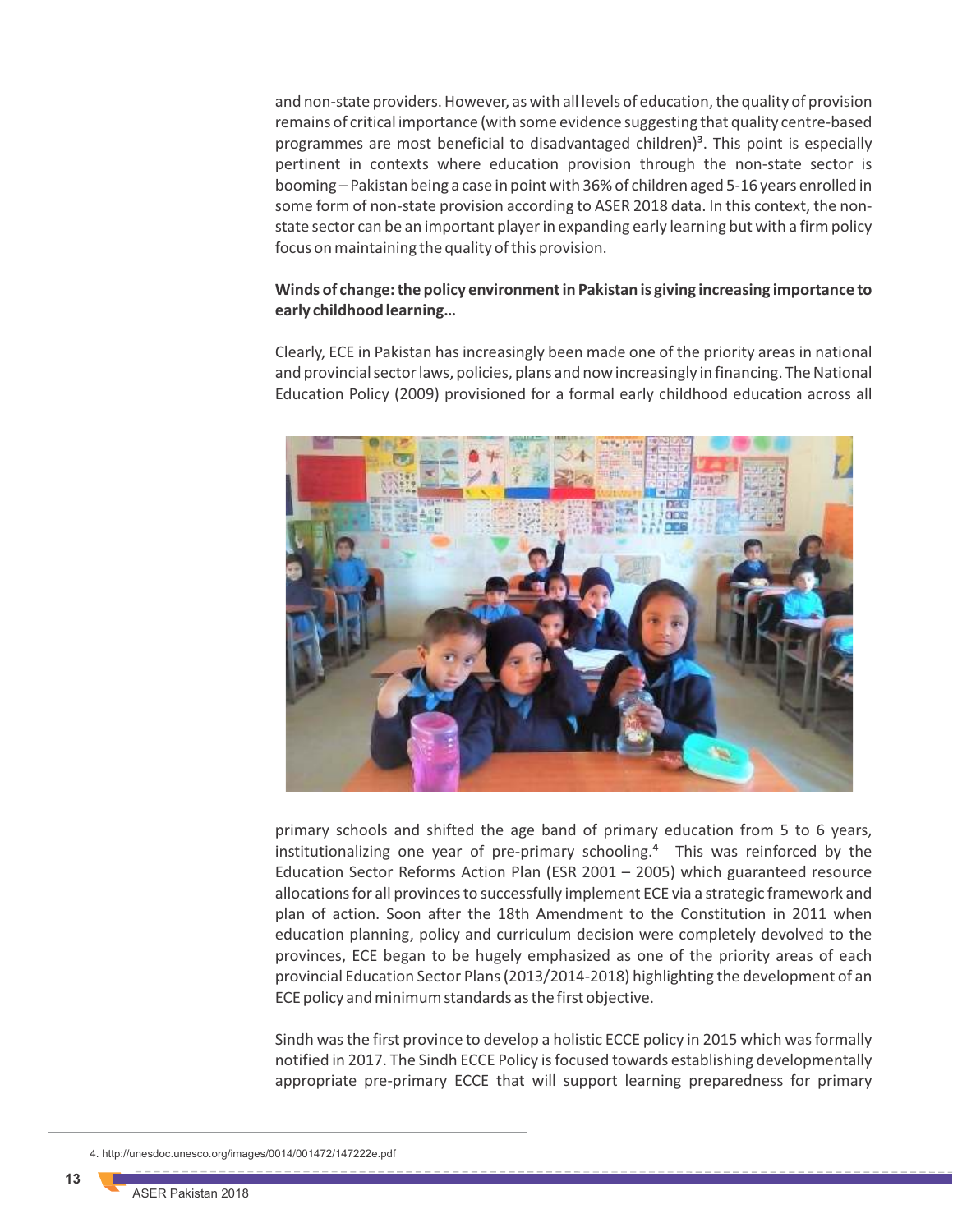schools to improve child outcomes in Sindh. Balochistan created a policy framework in 2015 and then Punjab became the second province to develop an ECE Policy in 2017 launched last year by the School Education Department. ECE Policy for Punjab (2017) reports data that adds interesting insights. The report notes that currently early childhood education is being offered by both government and private providers and is mainly centre-based and formal. According to Private School Census Data (2016-2017) reported in the Policy Document, 54,000 private providers in the Punjab offer early education through pre-nursery, nursery and prep. The public sector offers two main services: 1) traditional pre-primary classes/Katchi and 2) an ECE classroom or converted Katchi class which is similar to formal centre-based ECE provision that encourages play based learning through trained ECE teachers/caregivers. Traditional pre-primary classes or Katchi are being offered in 51,155 out of the total 52,819 schools in the province The Policy Document reports that according to Annual School Census Data (2016-17), Katchi enrolment in public schools is 2,246,358, compared to 684,564 in Pre-Nursery, 1,364,791 in Nursery, and 1,122,680 in Prep classes in private schools. The second type of structure is offered in more than 3,000 primary schools across 36 districts in the province (with 900 or so classrooms having been established with UNICEF support and 343 with support from Plan International). The document additionally notes that the aim is to achieve a target of 10,000 ECE classrooms by April 2018. It notes that the shift from play-based learning in ECE to book-based learning in grades 1-3 continues to be a challenging transition for children.

#### **Findings from ASER 2018 data**

In the ASER data set, pre-primary class level encompasses everything before grade 1 and is referred to using multiple names – ECE (Early Childhood Education), katchi, kindergarten, nursery, paki, playgroup and prep. Information on enrolment (% children reported as being enrolled in pre-primary) has been collected since inception in the ASER report. Figure 1 illustrates ECE enrolment rates from 2014-2018 by location in rural Pakistan. A few patterns are very clear from this figure: i) at the national level, enrolment rates in the pre-primary level have remained fairly static over this 4 year period ranging from 39.2% in 2014 to 36.6% in 2018; 2) there is substantial disparity in enrolment by region with the highest rates observed in Islamabad (declining from 75.8% in 2014 to 61.9% in 2018) and some of the lowest in Balochistan (27.6% in 2014 and 27.9% in 2018) and in KP-Newly Merged Districts (declining from almost close to the national average in 2014 of 35.9% to a reported low of 22.8% in 2018).



## **Figure 2: ECE Enrollment (2014-2018), by Location**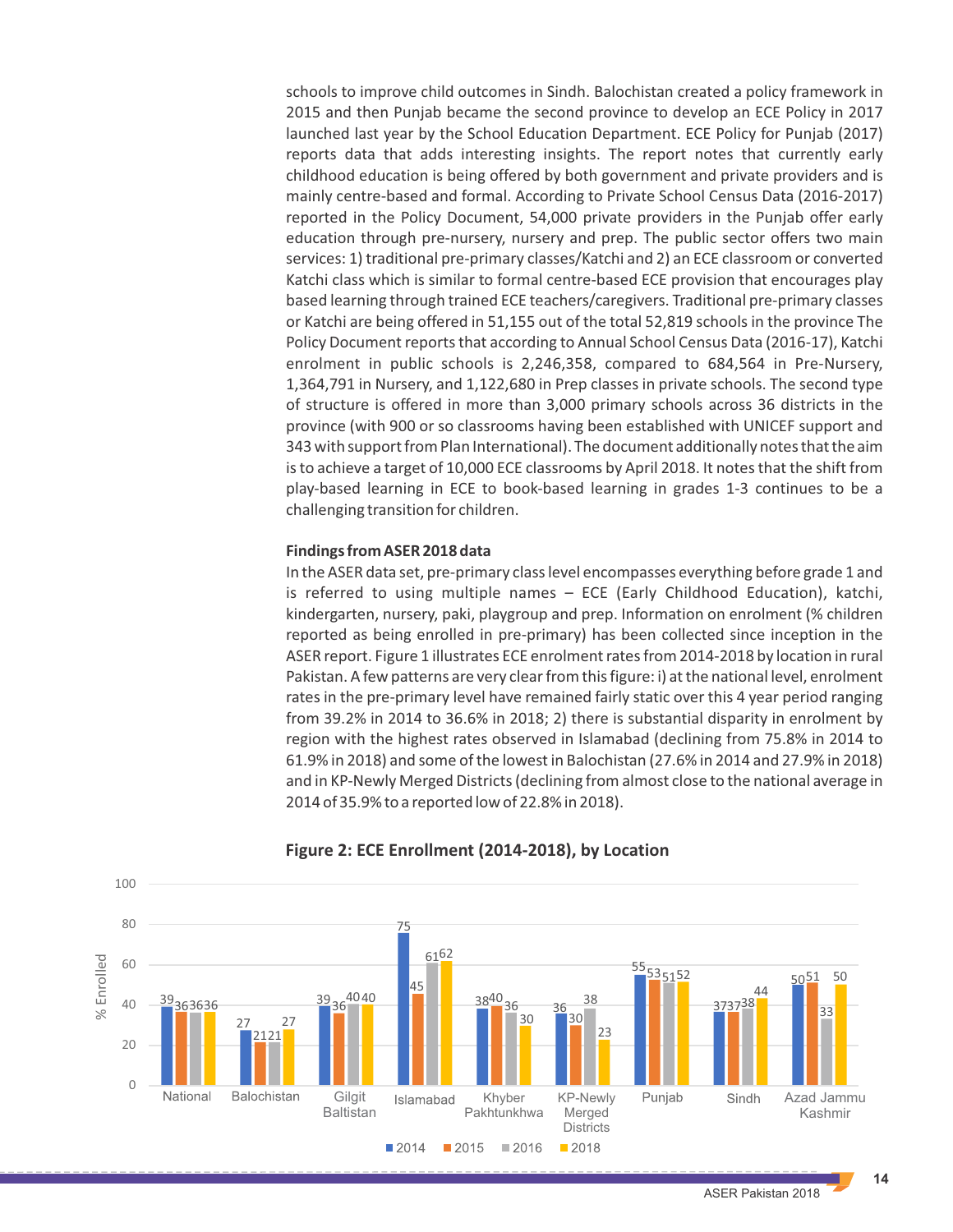The government has been a key provider of early learning opportunities through preprimary provision in the country. Figures 2 and 3 report ECE enrolment in government schools and private schools respectively (in 2014 and 2018 to provide a comparison over the 4 year period). Focusing first on Figure 2, it is clear that across the board, enrolment has increased in government pre-primary classes, in some instances very strikingly so. At the national level, for example, enrolment in government schools has increased from 51.1% in 2014 to 71.1% (a 20 percentage point increase over the 4 year period). Within Pakistan, the largest increases in enrolment over the four year period are seen in KP-Newly Merged Districts (an increase of 40.9 percentage points) followed by GB (a percentage increase of 33.9 percentage points). Correspondingly, enrolment in the nonstate sector at this level has shown a substantial decline over this period (Figure 3) with the largest enrolment decline in the non-state sector observed in KP-Newly Merged Districts and GB.



**Figure 3: ECE Enrollment in Government Schools 2014 vs. 2018**



**Figure 4: ECE Enrollment in Non-State Schools 2014 vs. 2018**